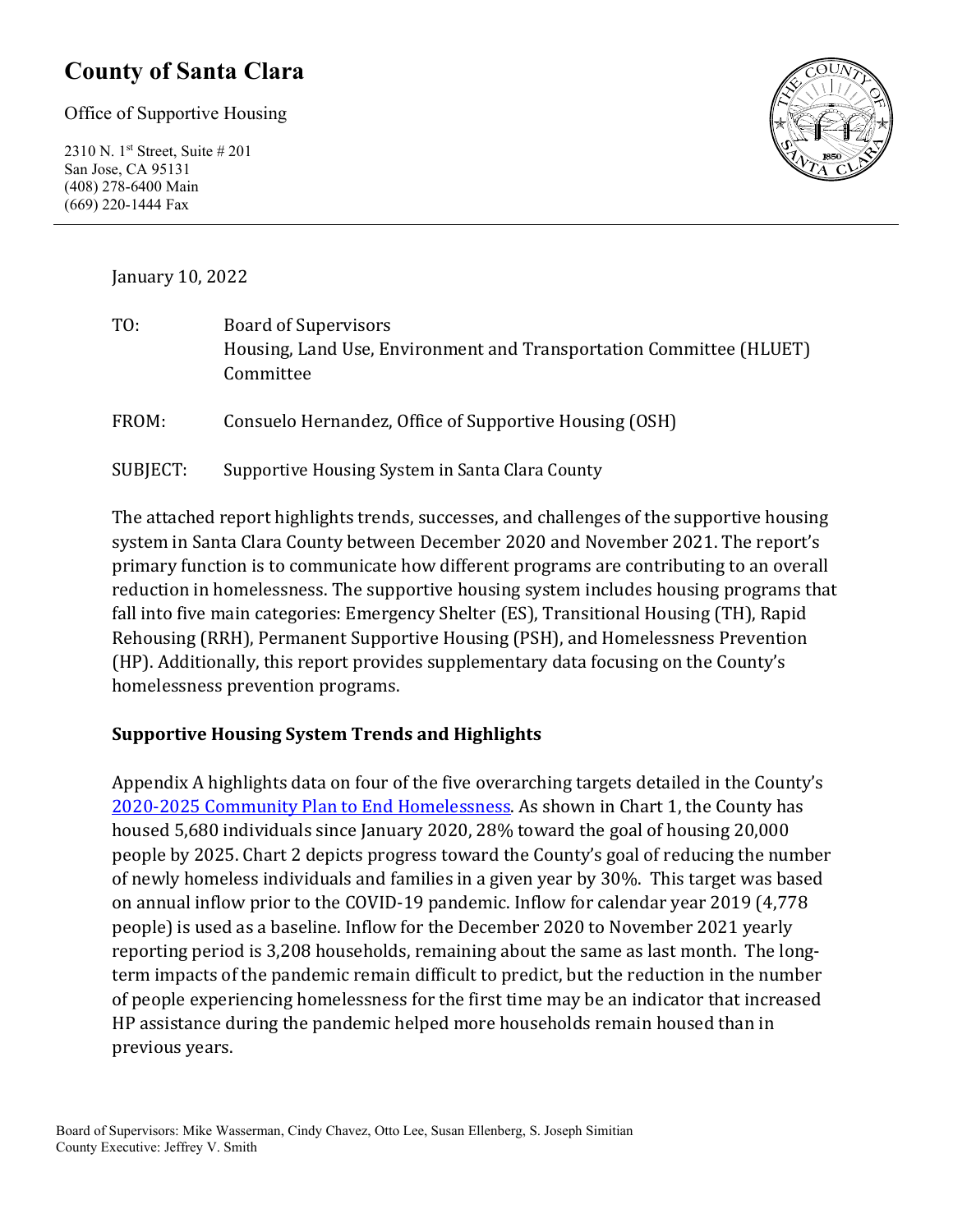Appendix B provides program capacity and utilization for five program categories plus the Safe Parking (SP) initiative and the Cold Weather Shelters (CWS). As depicted in the Program Utilization chart at the bottom right, HP (95%) and PSH (91%) have the highest utilization for the reporting period.

Appendix C illustrates key system performance measures, benchmarks for which are determined in coordination with community partners on an annual basis. A couple of highlights for the reporting period are provided below.

- Chart 2 provides data on exits to permanent housing destinations by housing type and period. Exits to permanent housing from RRH remained steady at 81% for the current reporting period, exceeding the 75% benchmark. Thirty-two percent of households exiting ES programs moved on to permanent housing, exceeding the County's 30% performance goal.
- Chart 3 in Appendix C illustrates that PSH retention remains high at 96.4% for the current reporting period, exceeding the system-wide 95% benchmark.

Appendix D presents data on housing placements and inflow by project type and month. The upper chart indicates the number of households that moved to permanent housing (housing placements), compared to the number of households completing their first assessment (inflow). The inflow is stratified by level of housing intervention – minimal, RRH, or PSH. The lower chart breaks down the housing placements by the type of project from which the household was receiving assistance. Inflow and placements held generally steady for November 2021, with an increase in placements resulting from the opening of Quetzal Gardens, a new affordable housing community in San José. Twenty-eight highly vulnerable households in need of permanent supportive housing were able to move into their new units at Quetzal Gardens in November 2021. The decreasing gap between the number of housing placements and inflow each month is a positive sign in the effort to decrease the total number of individuals experiencing homelessness on a given night.

#### **Homelessness Prevention Trends and Highlights**

The County's HP system identifies households at risk of experiencing homelessness and provides short-term subsidies and assistance to help them regain stability. The current system is centered on two ongoing programs. The first is the Emergency Assistance Network (EAN) HP. Through agreements with the eight agencies that participate in the EAN, residents throughout the County have access to emergency financial assistance, housing services, and case management services. The second program is a pilot program (Pilot Homelessness Prevention System, or Pilot HPS) established in 2017 by the County in partnership with Destination: Home, the City of San José, and private funders. While both the Pilot HPS and EAN HP programs are operated by the same network of service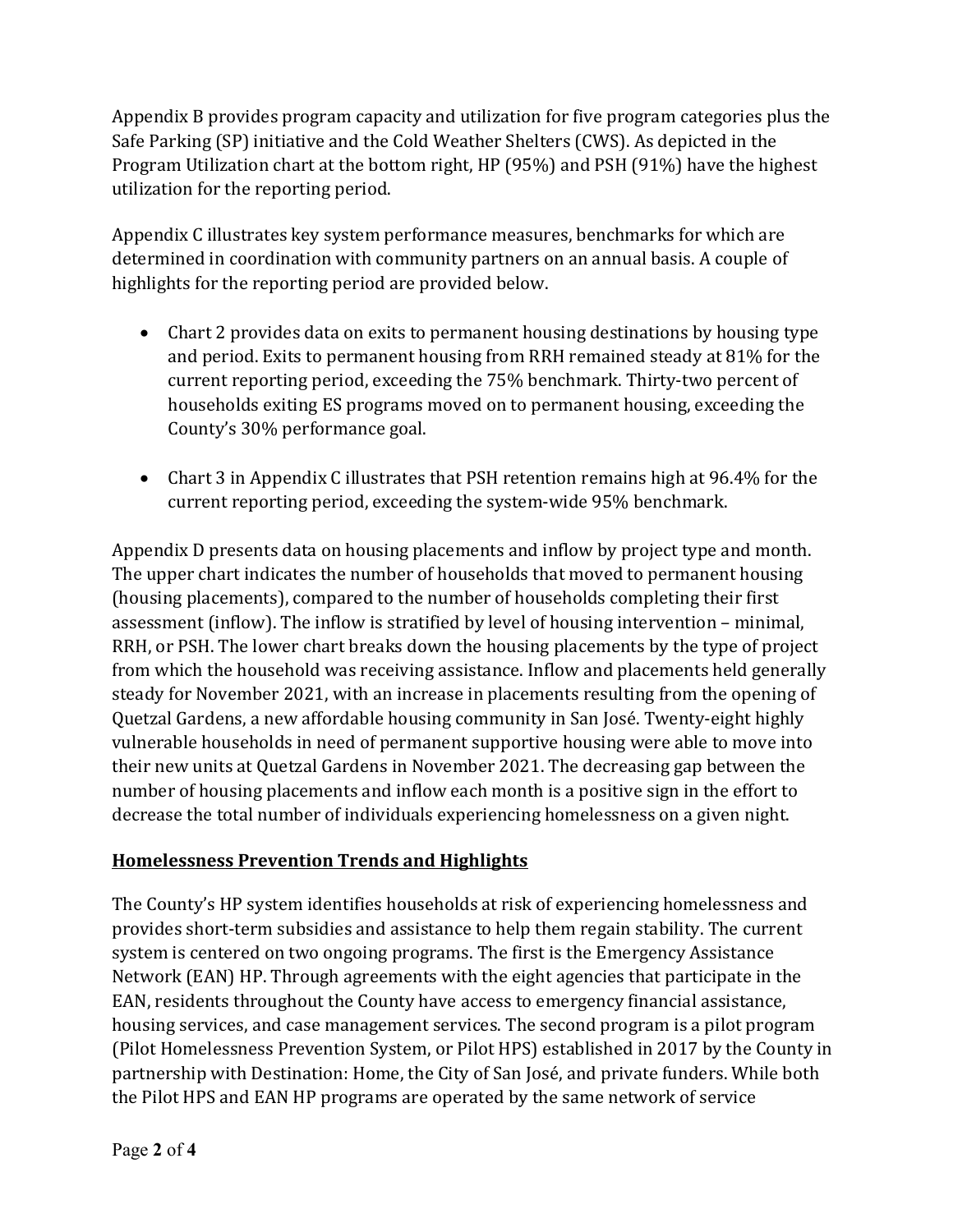providers, the Pilot HPS program is coordinated through a central organization and intended to provide more flexible aid. This includes financial assistance over a period of time (rather than a single instance) and funds for other types of expenses. All HP programs provide rental assistance, security deposit, and utility assistance.

Appendices E through H include data related to these HP programs. Below are some highlights.

- Appendix E provides capacity, utilization, and outcome data for the HP programs during the study period. Chart 1 shows the capacity and utilization of these programs increased significantly since last year, as it has each year since program inception. In FY20-21, 1971 households were assisted across both programs, compared to 1,612 for FY19-20, an increase of 20%. The need for both programs continues to exceed the capacity.
- Chart 2 of Appendix E displays program outcomes. Outcomes data for households receiving HP services shows high levels of housing stability. Approximately 92% of households that received assistance during the past year across the two programs remained stably housed. Of those who exited the programs during the period, 94% exited to permanent destinations.
- Appendix F provides the reasons for requesting assistance as reported by program participants. The most common reason for both programs remained income loss, with 48% of participants in the pilot program and 38% in the EAN HP program reporting this as the primary reason for the need for assistance.
- Financial assistance data is presented in Appendix G. The HP programs provided almost \$5.8M in financial assistance over the past year. The most common type of assistance provided for both the Pilot HPS program and the EAN HP program was rental assistance (79% and 64%, respectively), followed by security deposit assistance. As shown in the lower charts in Appendix G, the average rental assistance for the Pilot HPS program was \$4,886 per household, compared to \$2,424 in rental assistance per household in the EAN HP program. The larger amount for the Pilot HPS program reflects the flexible program design, as some individuals and families are assisted for two or more months.

Appendices I and J include data related to the Emergency Rental Assistance (ERA) Programs. Since the beginning of the pandemic, the County, Destination: Home, the City of San José, and other partners have provided over \$85 million in financial and rental assistance to over 19,700 low-income households. A large portion of that assistance was supported with ERA program funding. Appendix I is a snapshot of households served in the local ERA program and Appendix J is a snapshot of assistance provided to Santa Clara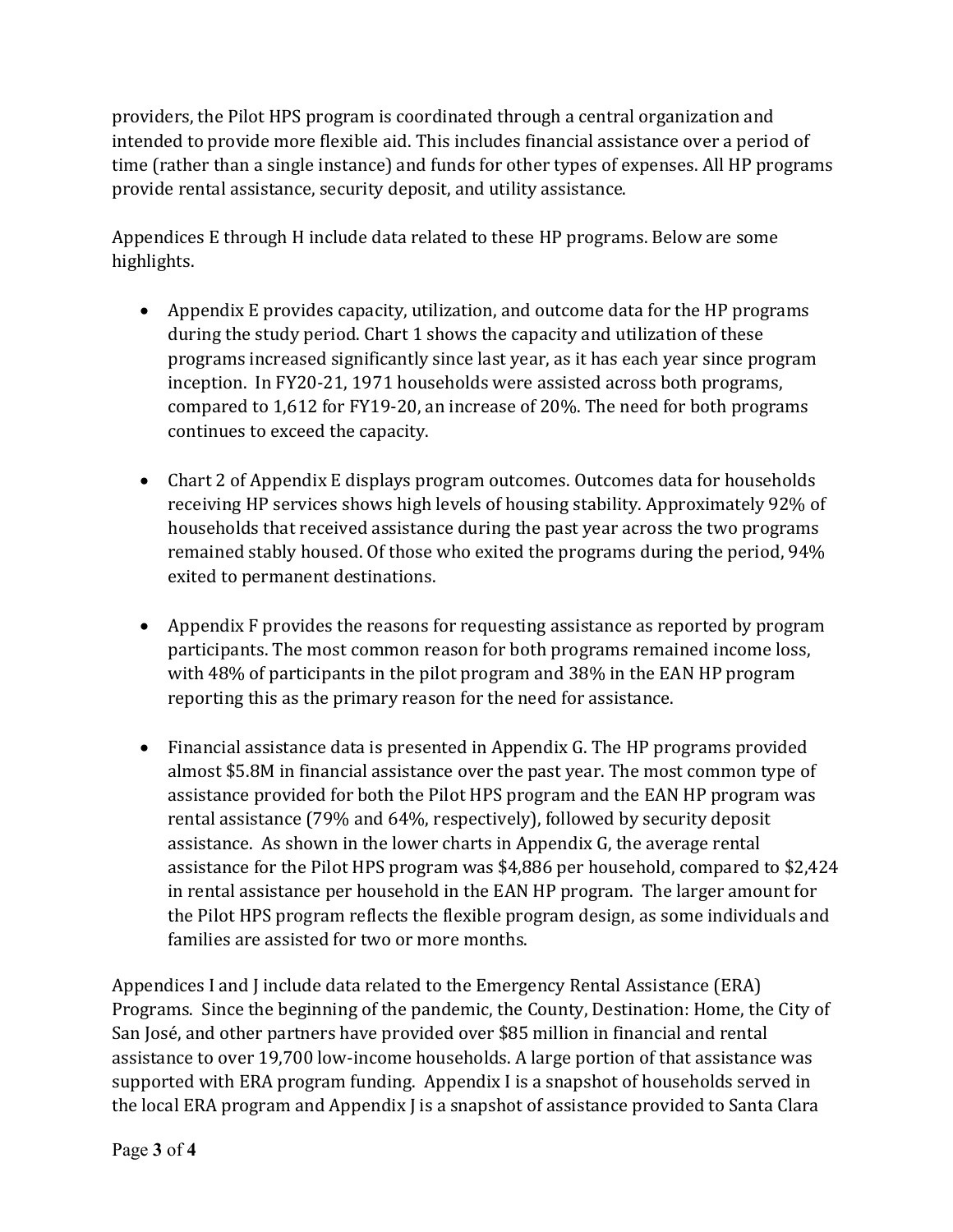County residents through the State's implementation of the ERA program. The local program has distributed over \$46 million to 4,280 households from May through December 2021. The State ERA program has distributed over \$78 million to 6,092 households. The critical ERA assistance provided to low income households may have contributed to the reduction in the number of people experiencing homelessness for the first time over the last year.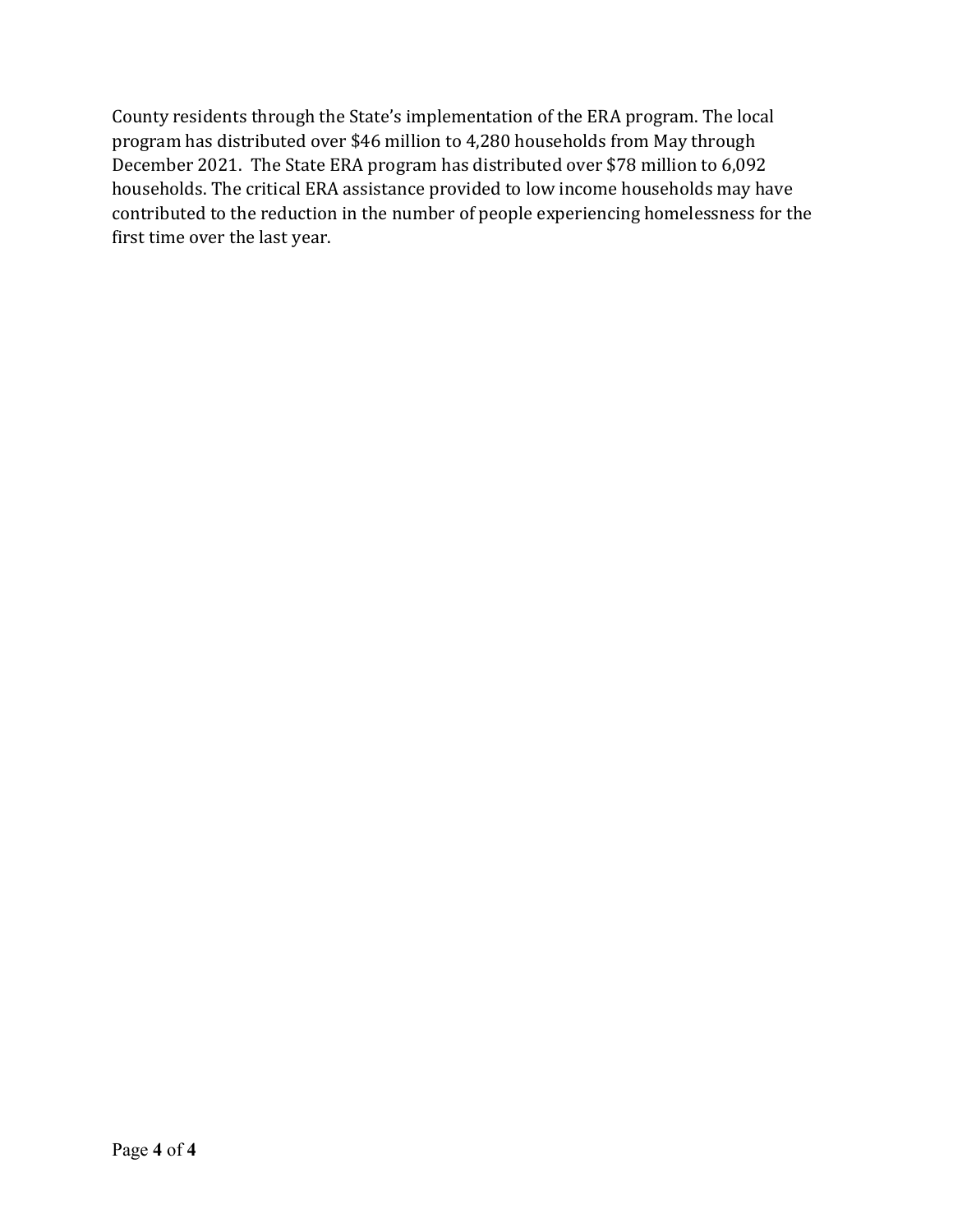

Santa Clara County **Continuum of Care** 

#### **The 2020-2025 Community Plan to End Homelessness**

The county-wide plan is our roadmap for ending homelessness in Santa Clara County. The 2020-2025 plan sets aggressive targets designed to reverse the current growth in homelessness and bring us one step closer to our collective goal of eliminating homelessness in our community. Appendix A will highlight specific goals related to this plan.

# Appendix A: Community Plan Goals

**Goal: Housing 20,000 People by 2025**

### Office of Supportive Housing Supportive Housing System

Dashboard

December 1, 2020 – November 30, 2021

| <b>PROPIC DY ZUZJ</b> |                                         |  |  |
|-----------------------|-----------------------------------------|--|--|
| 20,000                |                                         |  |  |
| 5,680                 | Housing<br>Placements<br>since Jan 2020 |  |  |
| 14,320                |                                         |  |  |
|                       |                                         |  |  |
|                       |                                         |  |  |

#### **Goal: Achieve a 30% Reduction in Annual Inflow of People Becoming Homeless**

(Inflow = Number of Households Completing Their First Assessment)

INFLOW OVER THE PAST ONE YEAR (DEC 1, 2020 TO NOV 30, 2021) BASELINE: INFLOW OF INDIVIDUALS IN 2019

GOAL: REDUCTION OF BASELINE INFLOW BY 30%



# Appendix B: Capacity and Utilization as of 11/30/2021

1



• Utilization: PSH, RRH are point-in-time utilization on November 30, 2021. TH and ES data reflects utilization for the month of November, and SP and HP utilization are based on the last 12 months

• Program utilization is based on households enrolled in programs that are tracked in HMIS.

• PSH programs that are not tracked in the Homeless Management Information System (HMIS) include HUD Veterans Affairs Supportive Housing (VASH), consisting of 1,222 units, and other programs which comprise 51 units. PSH capacity includes 40 units which are Permanent Housing with services (no disability required).

• For Safe Parking programs, one parking space is the equivalent of one unit of capacity with an estimated 2.5 individuals per vehicle.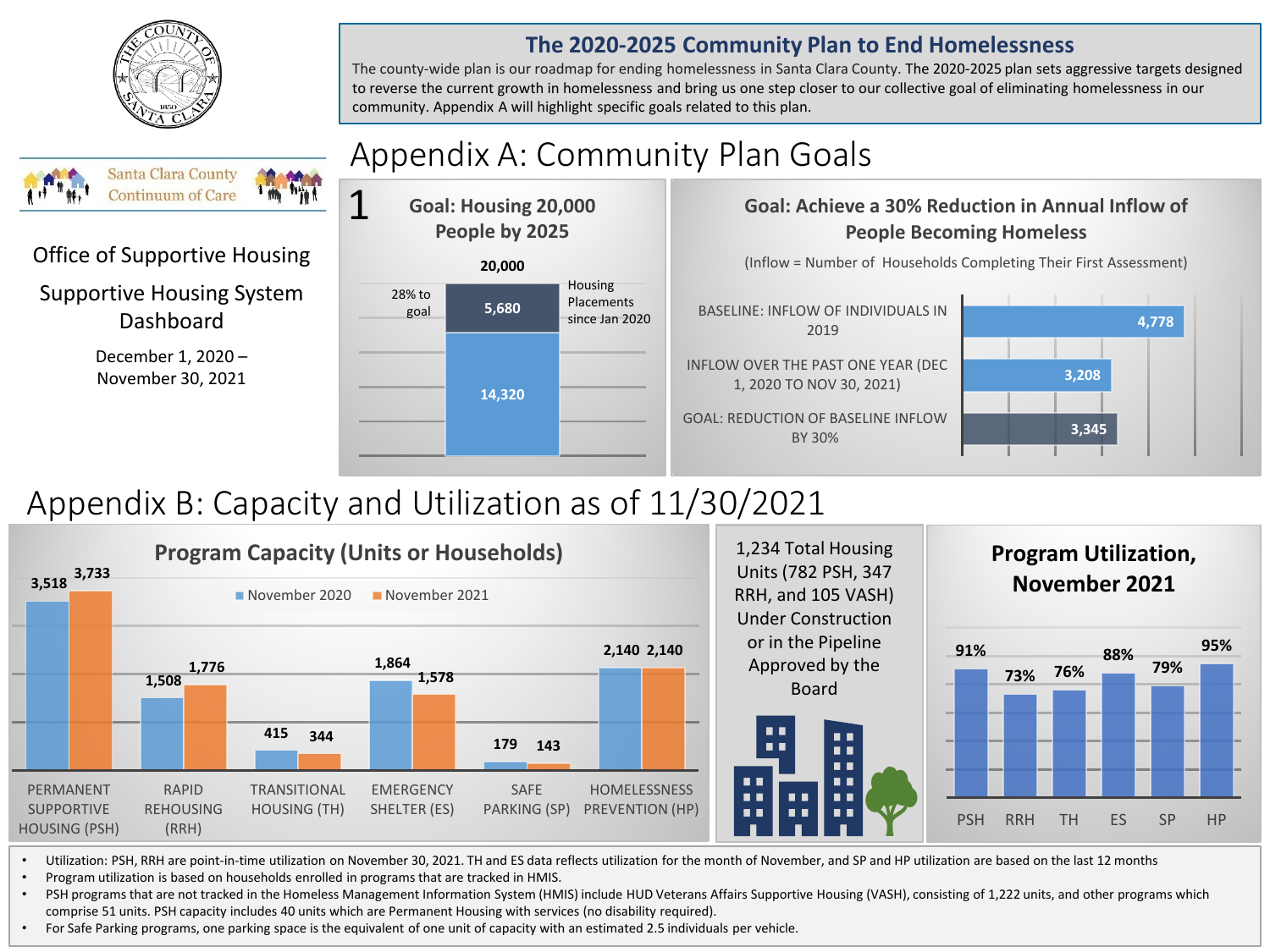# Appendix C: System Performance Measures



4

### **Permanent Housing Retention**

*Percentage of People in Permanent Housing Programs (excluding Rapid Rehousing) Retaining Housing during the Reporting Year (Benchmark = 95%)*



#### **Returns to Homelessness**

*After exiting to Permanent Housing Destinations, the Percentage of People who Return to Homelessness (N = Exits to PH between 11/2018 to 10/2019)*

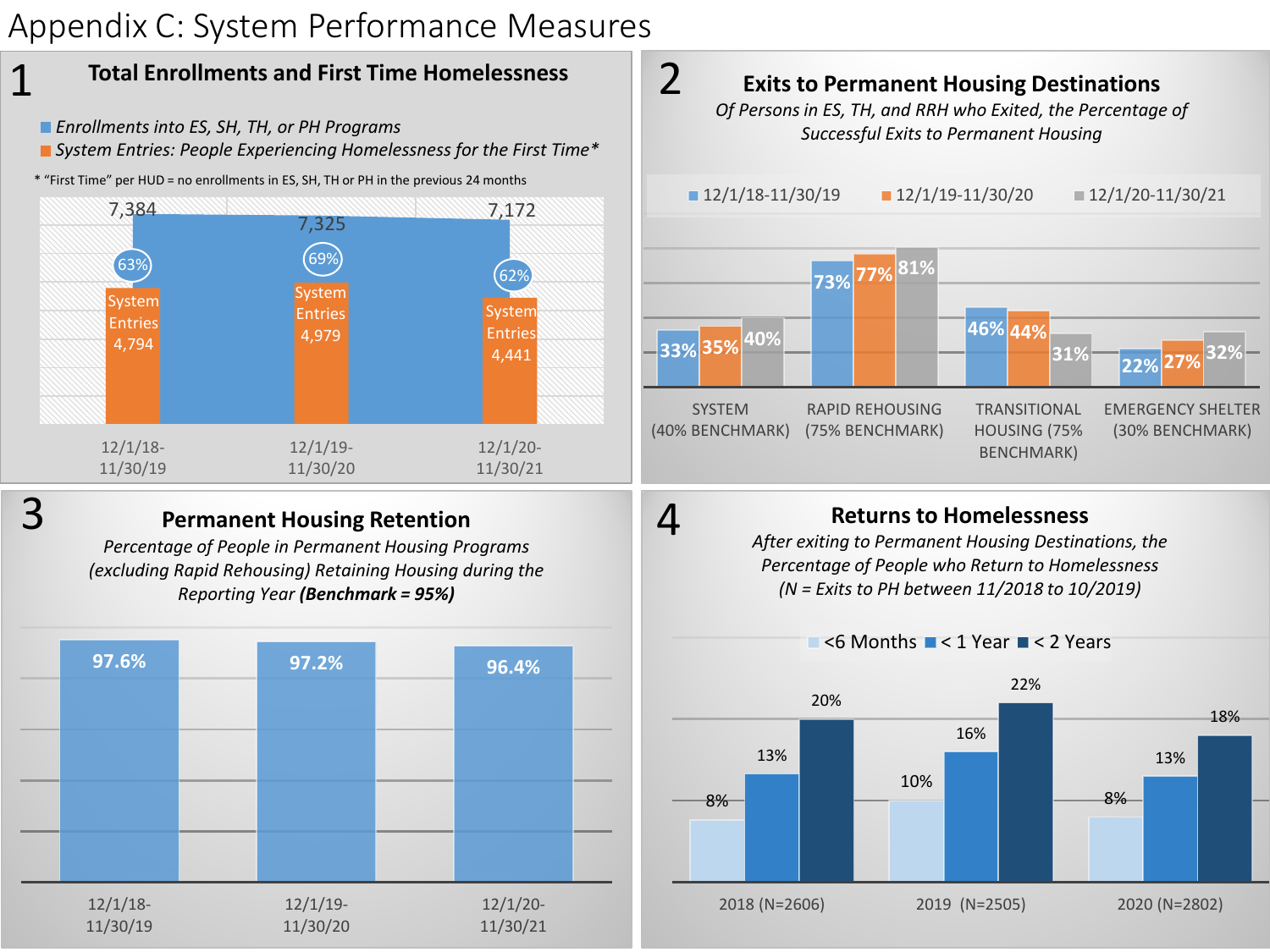# Appendix D: Housing Placements and Inflow by Month

### **Monthly Housing Placements vs. Homeless Inflow**



#### **Monthly Housing Placements from Project Types**

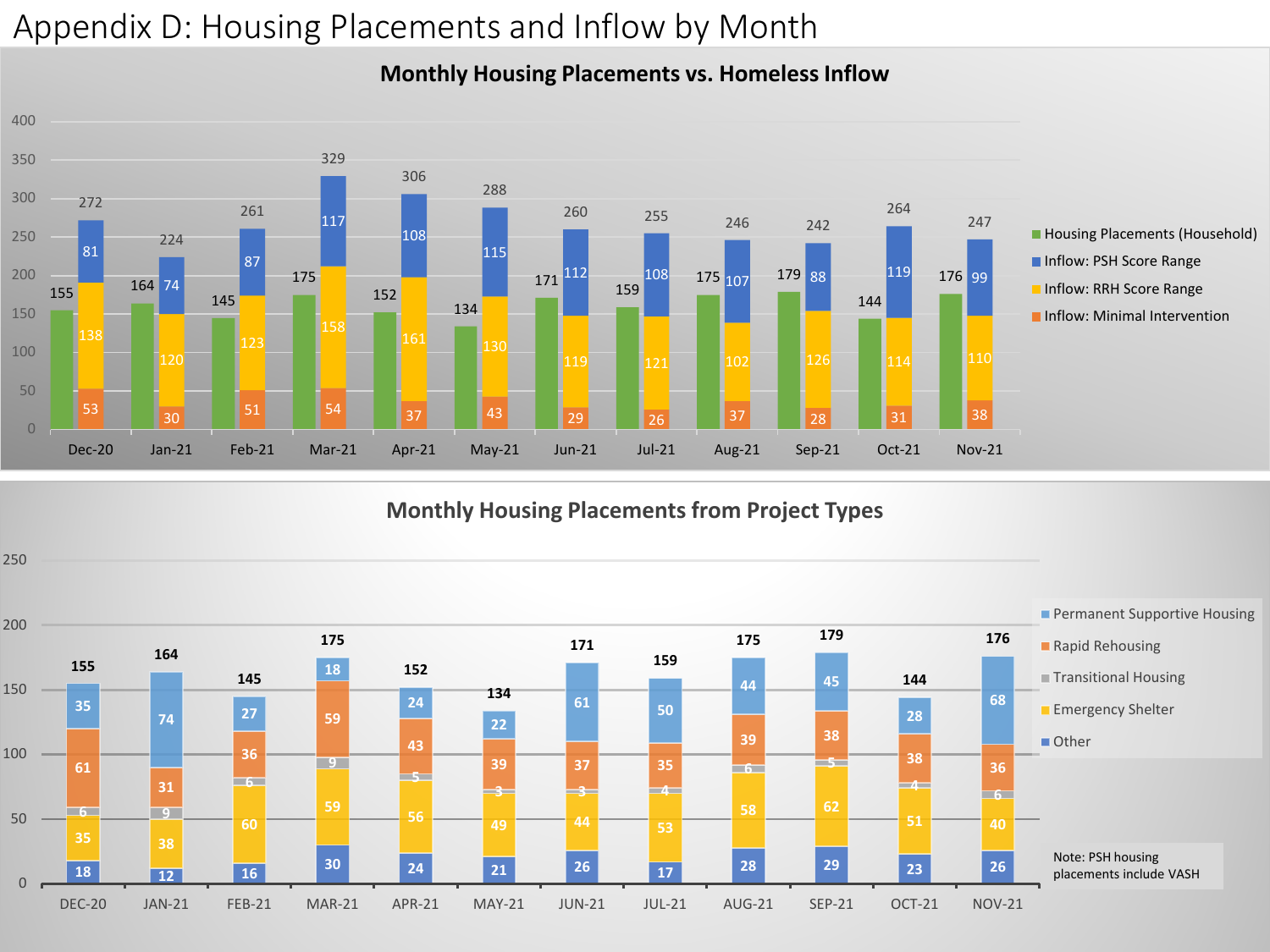### Appendix E: Homelessness Prevention Capacity, Utilization, and Outcomes – Dec. 2020 to Nov. 2021

| <b>HP Program</b> | <b>Annual Capacity</b><br>(Households) | Enrolled<br><b>Households</b><br>(12/1/2020 to<br>11/30/2021) | Annual<br>Utilization |  |
|-------------------|----------------------------------------|---------------------------------------------------------------|-----------------------|--|
| Pilot HPS         | 1,500                                  | 1,412                                                         | 94%                   |  |
| <b>EAN HP</b>     | 400                                    | 411                                                           | 100%                  |  |



Note: Several agency-specific prevention programs provide the capacity to serve an additional 240 households. Data from those programs are not represented here. They are reflected in Appendix B.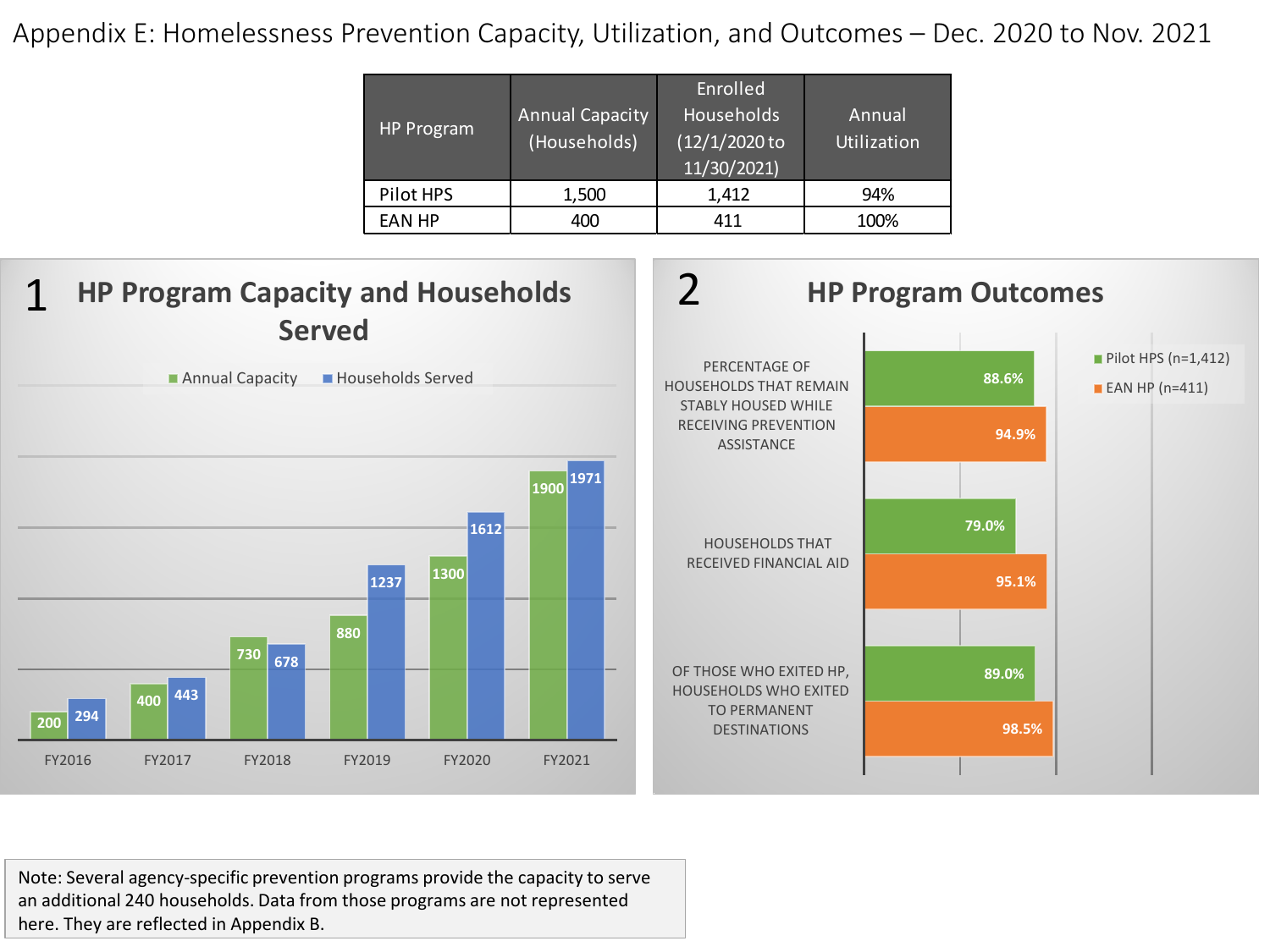## Appendix F: Homelessness Prevention Types of Assistance, Dec. 2020 to Nov. 2021

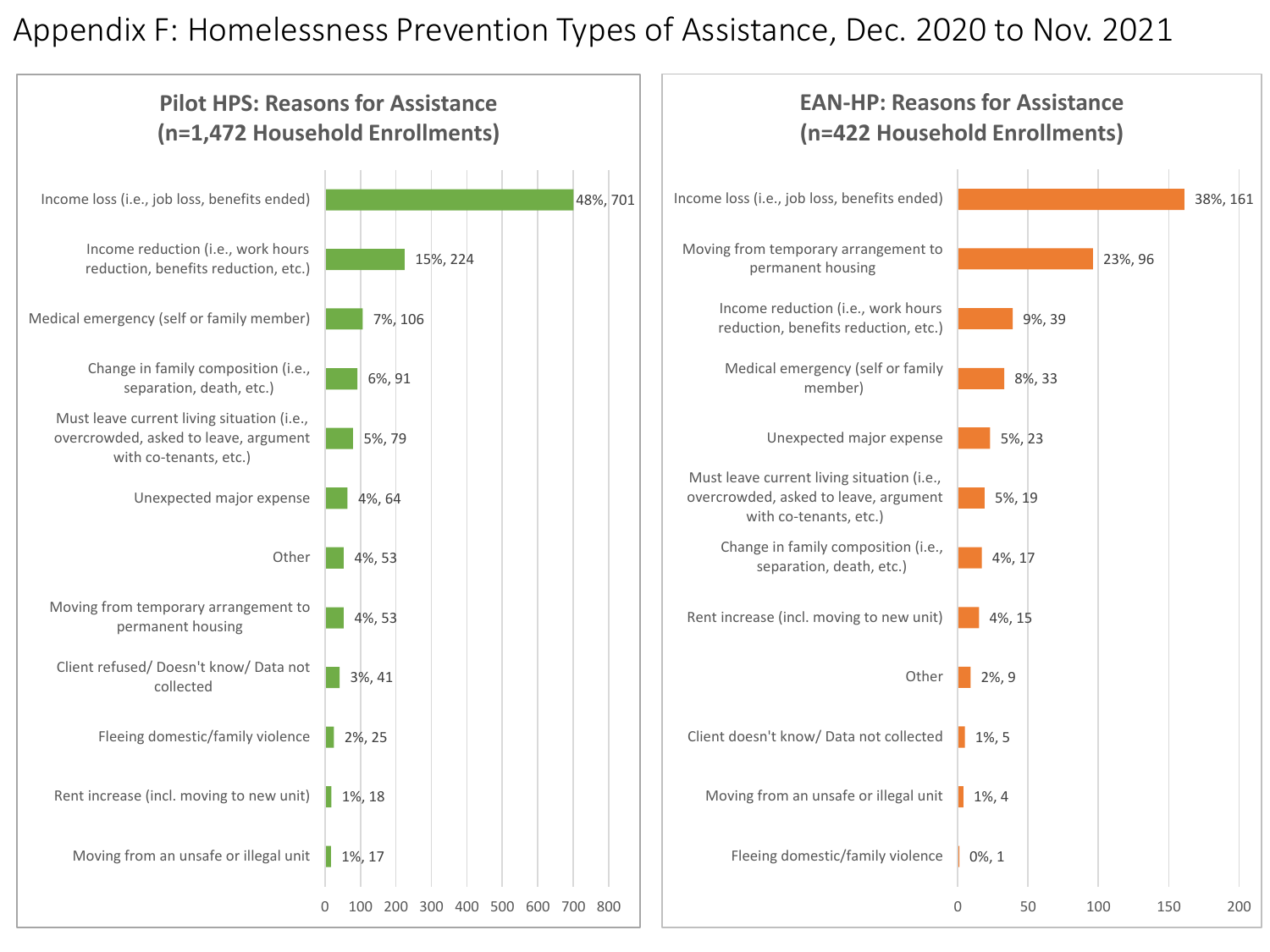## Appendix G: Financial Assistance Types and Amounts, Dec 2020 to Nov 2021

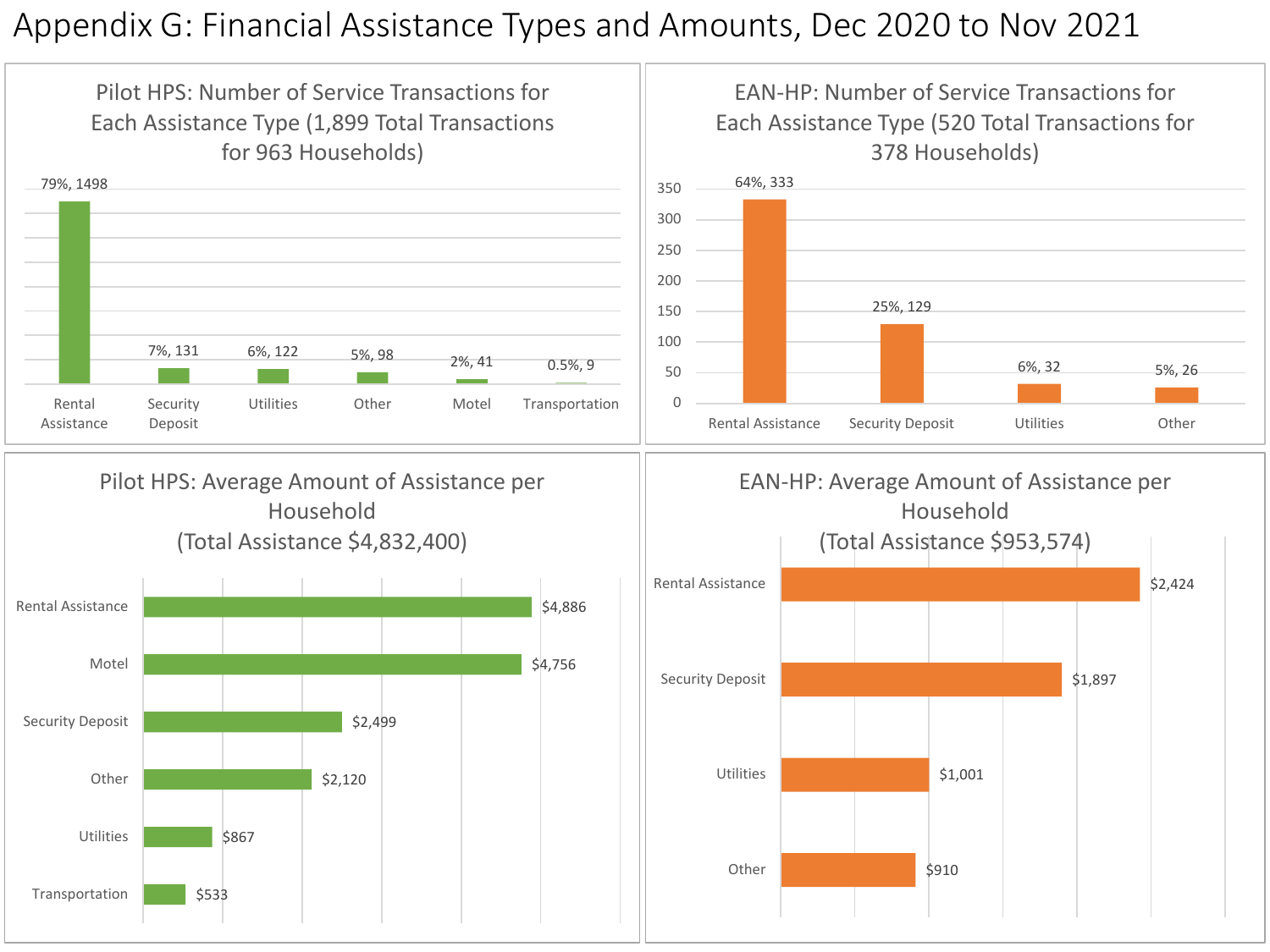### Appendix H: Demographics of Unduplicated Households, Dec. 2020 to Nov. 2021

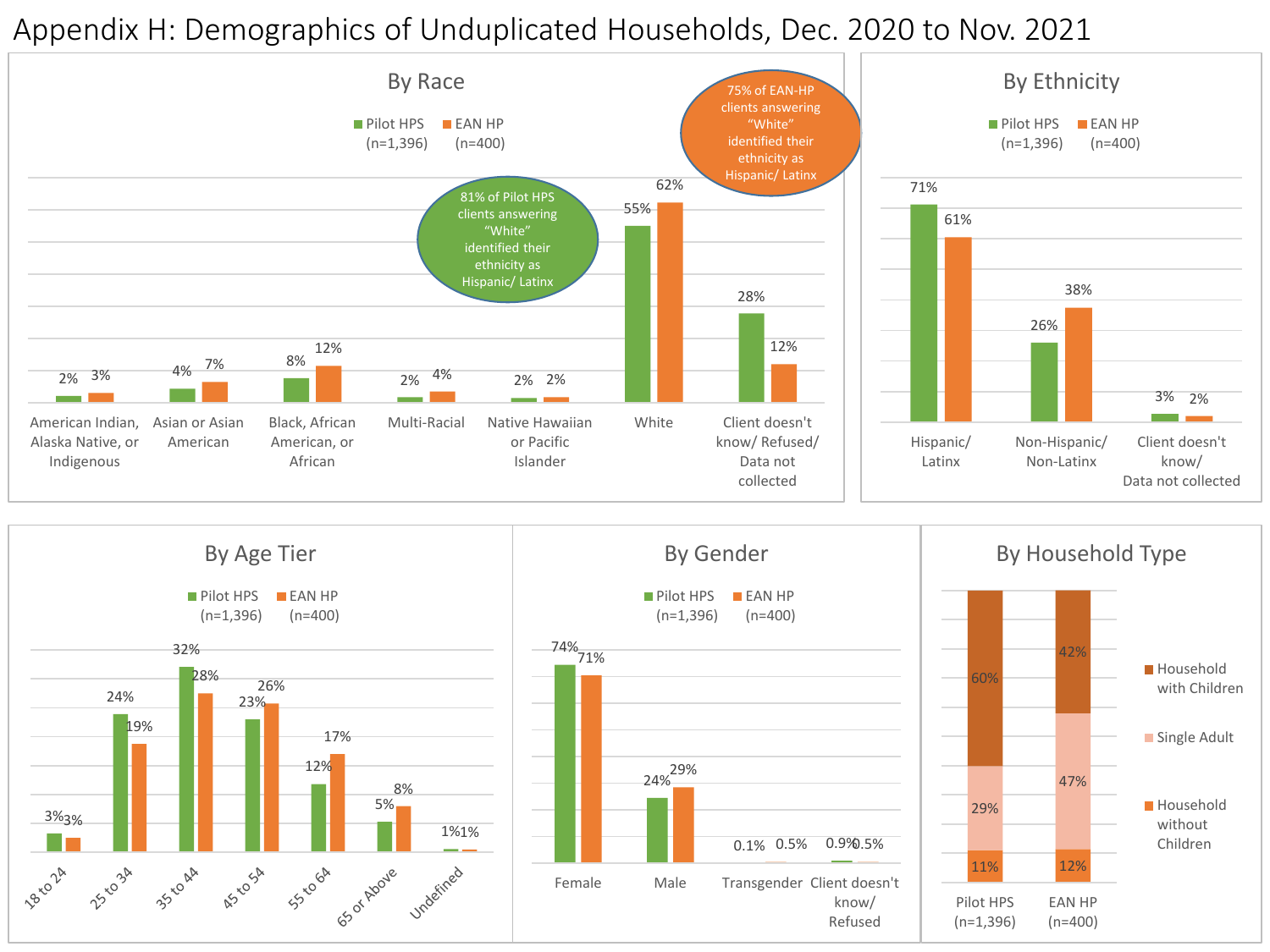## SANTA CLARA COUNTY HOMELESSNESS PREVENTION SYSTEM - COVID-19 RESPONSE



### Homelessness Prevention System - COVID-19 Response Dashboard

May - December 2021

| <b>Geographical Distribution</b><br><b>v</b> Zip Code (All)<br>(AII)<br>City<br>$\overline{\mathbf{v}}$ | <b>HOUSEHOLDS</b><br><b>ASSISTED</b><br>4,280        |        | mb-                  | <b>AVG. AMOUNT</b><br>OF ASSISTANCE<br>\$10,208.00 |                      |        | <b>TOTAL FUNDS</b><br><b>DISTRIBUTED</b><br>⇒<br>\$46,183,472.00 |                  |                    |                |
|---------------------------------------------------------------------------------------------------------|------------------------------------------------------|--------|----------------------|----------------------------------------------------|----------------------|--------|------------------------------------------------------------------|------------------|--------------------|----------------|
|                                                                                                         | <b>Applicant Demographics</b><br>(paid applications) |        |                      |                                                    |                      |        |                                                                  |                  |                    |                |
|                                                                                                         | <b>RACE</b>                                          |        | <b>ETHNICITY</b>     |                                                    | <b>GENDER</b>        |        | <b>AGE GROUP</b>                                                 |                  | <b>INCOME</b>      |                |
|                                                                                                         | American Indian or<br>Alaska Native                  | 1.79%  | Hispanic/Latinx      | 50.00%                                             | Female               | 65.00% | $10 - 19$                                                        | 1.04%            | 30% AMI            | 98.68%         |
|                                                                                                         | Asian                                                | 16.45% | Non-Hispanic/Non     | 46.63%                                             | Gender Non-Confor    | 1.06%  | 20-29<br>30-39                                                   | 14.02%<br>30.46% | 50% AMI<br>80% AMI | 2.38%<br>0.68% |
|                                                                                                         | <b>Black or African</b><br>American                  | 6.93%  | Latinx               |                                                    | Male                 | 34.04% | $40 - 49$                                                        | 26.42%           | Over AMI           | 0.70%          |
|                                                                                                         | Multiple races                                       | 8.42%  | Prefer not to answer | 7.46%                                              | Prefer not to answer | 2.50%  | 50-59<br>60-69                                                   | 18.48%<br>8.48%  |                    |                |
|                                                                                                         | Native Hawaiian or                                   |        |                      |                                                    |                      |        | 70-79                                                            | 2.48%            |                    |                |
|                                                                                                         | Other Pacific Islander                               | 2.07%  |                      |                                                    |                      |        | 80-89                                                            | 1.03%            |                    |                |
|                                                                                                         | Prefer not to answer                                 | 26.76% |                      |                                                    |                      |        | 120-129                                                          | 1.23%            |                    |                |
|                                                                                                         | White                                                | 34.93% |                      |                                                    |                      |        |                                                                  |                  |                    |                |
| $\cdots$<br>and the control of the                                                                      |                                                      |        |                      |                                                    |                      |        |                                                                  |                  |                    |                |

<https://www.preventhomelessness.org/dashboard/>